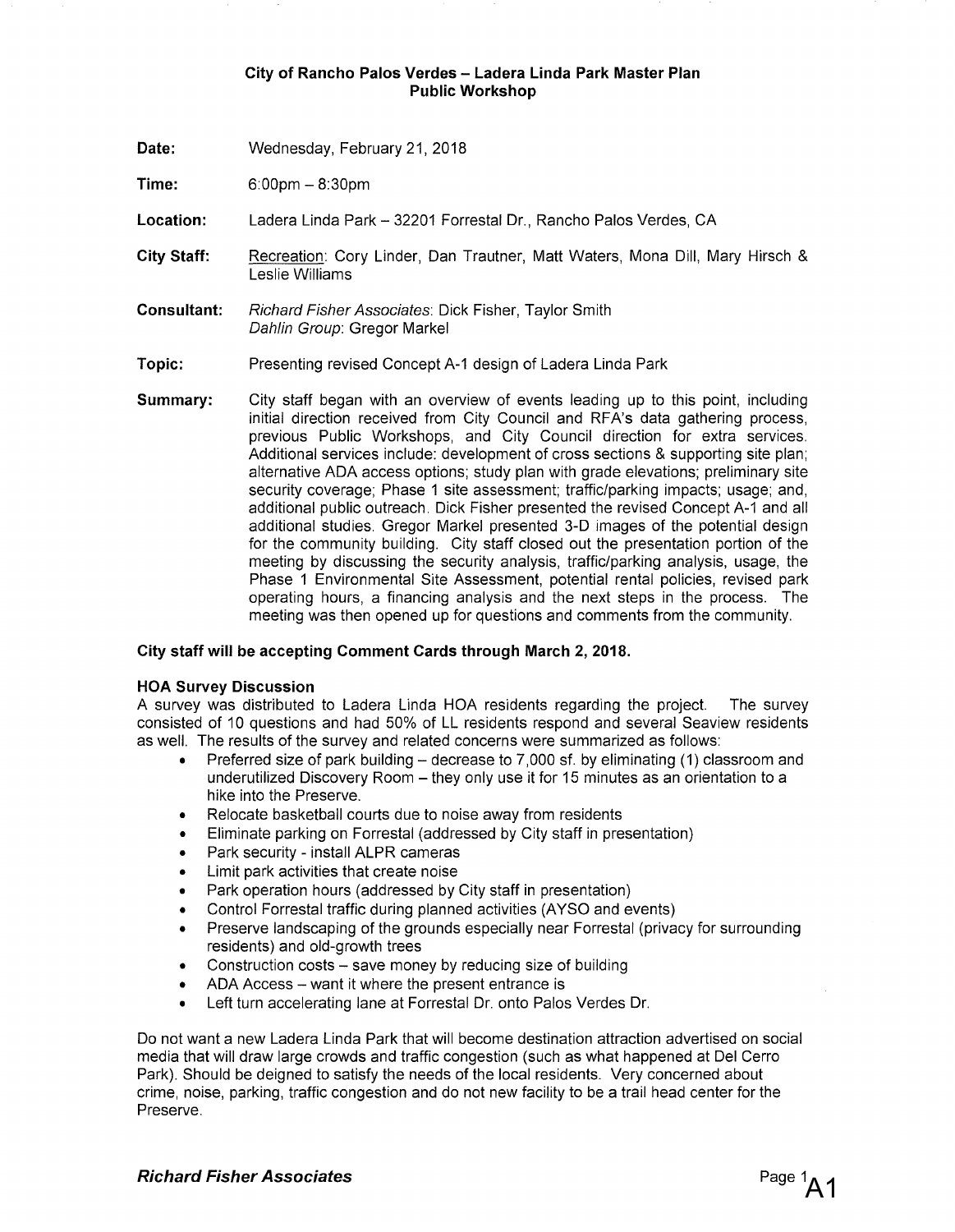# **Community Comments I Questions I Concerns:**

- The statement that "the community supported Concept A" is not true. It was the best of the options presented but there were still many issues with the proposed design.
- The concept laid out a walking path but people won't stay on the path and will go over to the fence and look into backyards. Do not want shrubs taken down.
	- Response: Path is on average 27 feet away from the fence. The area between the path & the fence will be barrier shrub plantings that discourage pedestrians from wandering off the path.
- AYSO users throw their trash into the backyards of the Seaview residents.
- Traffic Issues: 1) there have been nothing but problems since AYSO started using the fields; and, 2) at peak traffic times, it is impossible to turn left from Forrestal Dr. onto Palos Verdes Dr.
	- Clarification from other resident: the A YSO and traffic issues are separate from the park design.
- Parking Issue red striping may push parking further on Forrestal and onto Pirate Dr.
- P3 Financing Clarification why would a private party do that? Private parties can engage in these activities for a lower cost and build savings into amortization cost and spread out over 30 years.
	- Response: City will meet with financial advisors before City Council to get their perspective on how viable this is and if it is a good fit.
- Mediterranea HOA appreciates that Ladera Linda residents are adjacent to the park and have unique concerns but this is a regional resource for all of the neighborhoods in the area. Hope that this will be a resource to bring the community together and not divide us. As a parent of a young child, he asks that the older residents look back at the time when this was an active site (first as a school and then as a community center) before it became derelict and the surrounding communities are looking for a nice park, not the current norm. When we look at consensus, we need to look back at the whole process from beginning to now. Early in the process, it is being said that there was not support for many of the other elements and that is not true. There were many people who wanted a gymnasium or a pool and there was a lot of opposition. Through this process a general consensus was reached. Those that have young children and wanted more recognized that others did not and said "okay we are willing to compromise". Please look back at the whole process and don't keep chipping away and chipping away. We will never have 100% consensus but don't forget about the concessions that have already been made. Please look to the newer residents and residents with kids and recognize that we have a right to have a nice, newer facility that we can utilize and have access to. We need to work together and have a compromise.
- Very frustrating that there has never been a place for the parents to sit when their children use the playgrounds. Would like a bench and decent access to the restrooms.
	- Response: Have designed (2) play areas for 2-5 year olds and 5-12 year olds that are side-by-side with a separated area for swings. All around the play area are picnic tables and benches for people who are supervising young children. There is an outdoor access to the restrooms in the community center.
- Do not want to become a destination park for all of South Bay or the county via social media.
	- Response: City will not be posting on social media but cannot control what others post.
- Counters at Del Cerro Park trails showed approximately 2, 700 users per week with only 3-5% as local residents. Don't want the same here.
- Why are there 28 parking spaces on Forrestal in the concept plan? Are there 28 people who come use the park per day or are you building in additional parking spaces that will attract more trail users?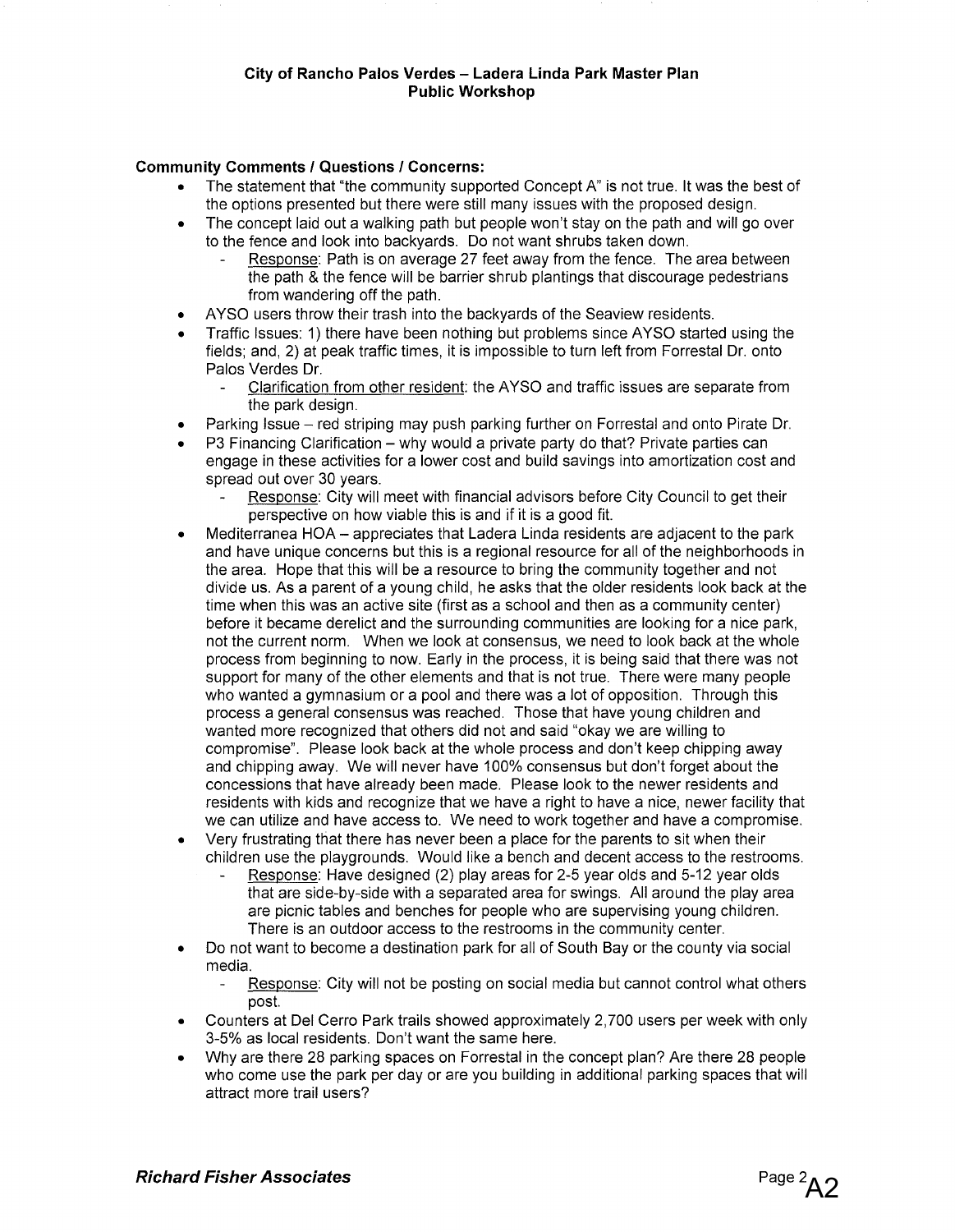- Response: Spending a minimal amount of money on fine grading and asphalt, there is room for 28 parking spaces. This was added into the concept at the request of the City Council who wants to address residents' concerns about parking on Forrestal. It does not mean 28 spaces have to be built.
- She would like to see a minimal amount of spaces (maybe 5 spaces) done to start. Do not want to make it too inviting for it to become a gateway park to the Preserve.
- The survey showed that a majority of residents were satisfied with the 28 spaces.
- Can parking on Pirate Dr. be restricted or by permit only? Maybe do both red striping and restricted hours?
	- Response: City staff understand that residents do not want outsiders walking around in the neighborhoods due to recent burglaries. It will come down to residents' attitudes and how they want to address this. If we provide enough parking on Forrestal hopefully it would address this issue.
- Operating hours why are the proposed hours longer than other high-use parks? Response: We are addressing the security issues and concerns expressed to City staff by residents. We want to show more staff presence.
- Would like to commend staff on presentation. Does not want to see it keep reduce, reduce, reduce. Want to see it become useful once again to the area. Need to take a global look at this and not the minimal amount to the park. We need to address the needs of the whole community.
- Nothing but problems since AYSO started using fields (burglaries, parking, etc).
- Why are you spending all this money on the park but not address the left turn issue from Forrestal Dr.?
- Don't just look at the usage over the past 3 years but over the past 40 years. There used to be dinner dances, weddings, Halloween parties and Christmas parties – it was used. Now it is a ghost town and it's because were not using it. The park is worn out and needs to be brought to modern standards.
- Will there be a stairway from park site to parking on Forrestal Dr? If you're going to have a community building that is being used you will need to have the overflow parking.
	- Response: Not at this time but can be added at the direction of City Council.
- Noticed that there is not a kitchen in the building layout.
- Response: There is a staging/kitchenette area near multipurpose room.
- I like the plan a lot. We are losing sight of "community". It is not just a Ladera Linda park. Like the Discovery Room so don't eliminate it. Downsize if needed.
- What is the size of the Multipurpose Room compared to the existing portable the meeting is being held in?
	- Response: Very comparable in size. The overall building is very similar in size to what is being used currently but is a much smaller overall footprint.
- Will there be enough revenue generated each year to cover the operational costs?
	- Response: We don't know exactly how much revenue will be generated but it won't be enough. With restrictions in play and lack of commercial kitchen it will not be a financial driver. It hasn't been in the past and won't be in the future. We have no anticipation that it will bring in enough money to cover anywhere near the operating expenses.
	- So more taxes to pay for this yearly cost?
	- Response: It's similar to a lot of our park sites. It's something that the City takes seriously to provide quality parks and recreation to our residents. Certainly is subsidized.
- To those that say the community used to do a lot more together, today's day and age isn't like that anymore. It's more social media and internet driven and we are not going to get the same type of people. Everyone wants to stay in their house and be on the internet.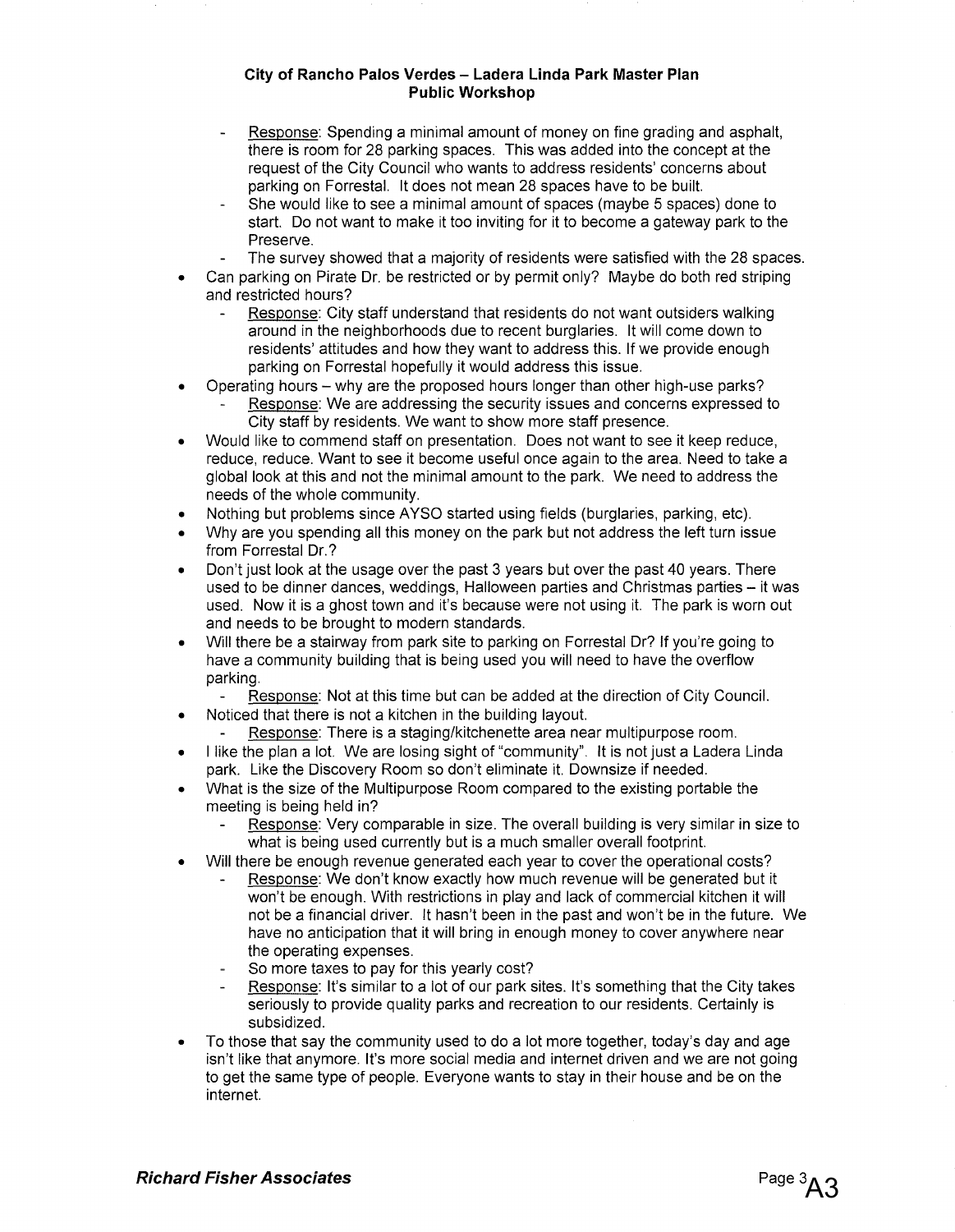- I like the usage policy (especially amplified music policy) and operation hours. Is the Sheriff's Department empowered to enforce Park Department policy? Can it be codified into municipal code?
	- Response: It may need to be codified, unless you are talking about disturbing the peace. Noise related laws are already laws that are in effect – nothing new needs to be created. City does have a noise ordinance as well. If City staff cannot get compliance, policy states they will notify the Sheriff's Department.
- Comments from previous City employee & current President of Docents does not understand objection to Discovery Room. Docents are dedicated to education and the City has been a big important player in providing funding and support of this educational aspect of our program. We value the environment, we value the plantings, we value the ocean and the wildlife. Not everything can be quantified by money. Something has to be done to say this is a fabulous opportunity for our children. It's a Discovery room because it is a whole educational experience about our environment, our community and the land we are on.
- We don't want this to be an information center for the trailhead. Can't we just put all of the items on a cart and utilize the classrooms? The Discovery Room is full and has a lot of duplication.
- Comments from a Ladera Linda docent Kids universally love the Discovery Room after their hike and the incredible diversity. Wonderful butterfly collection over 80 years old, peacocks, birds, bear skins - this is a regional resource, not just a Ladera Linda resource. All of us on the peninsula should be very proud of this collection and protect at all costs. The collections are in glass cases and to move them from one room to another would destroy the collection. The idea is to make a permanent display to preserve these priceless artifacts that have taken years and years to assemble and can never be duplicated.
- Survey showed trends on what are major concerns: 1) exit for Forrestal onto PV Dr. it is very dangerous; 2) kids cannot go out to play at Forrestal & Pirate because of the danger from the speeds as people come down Forrestal
	- Need a traffic study at Forrestal & PV Dr. Is there conduit already there for a signal? Response: There was a Traffic Study done a couple years ago. Not sure what the conclusion was. It's a definitely a serious issue and an issue for the Traffic Engineer.
- While this the traffic issue is a legitimate and serious issue, but please do not use them as a reason to block the park.
- Don't want to block the park. Just want to keep it for community use and not expanding the use. Would love to have the community center for dances, community events, cub scouts and girl scouts but that is not what it is going to be. When you advertise on social media as a new facility, which you will, it will be very popular. Usage restrictions allow for 57 uses per year (one per week). When you build this beautiful new facility, chop down the trees for ocean views, people will come. Residents are concerned that once it's done we won't be able to stop this. We feel like all the input that we have had and the private meetings are not being considered.
	- Response 1) City does not intend to advertise on social media but it cannot control social media. We will not send out master blasts. This is a community park and always will be. 2) As for uses, the 25 is the number of people to trigger a permit not 25 separate uses. 3) We are not trying to have this be some incredible park. Drawings and building are very nice. This is a very standard park - go to Torrance, San Pedro, Long Beach and you'll find all sorts of parks like this. This is not a Taj Mahal  $-8,900$  sf is a very modest footprint. Elements of basketball courts, paddle tennis, playground are extremely common elements. We are blessed with great views – that is true. All of our parks have great views. That is just the reality of Palos Verdes. Will some people come for the wrong reasons – sure. We will deal with that with increased security, better site lines for the Sherriff. Most people will come for the right reasons. To have a walk on the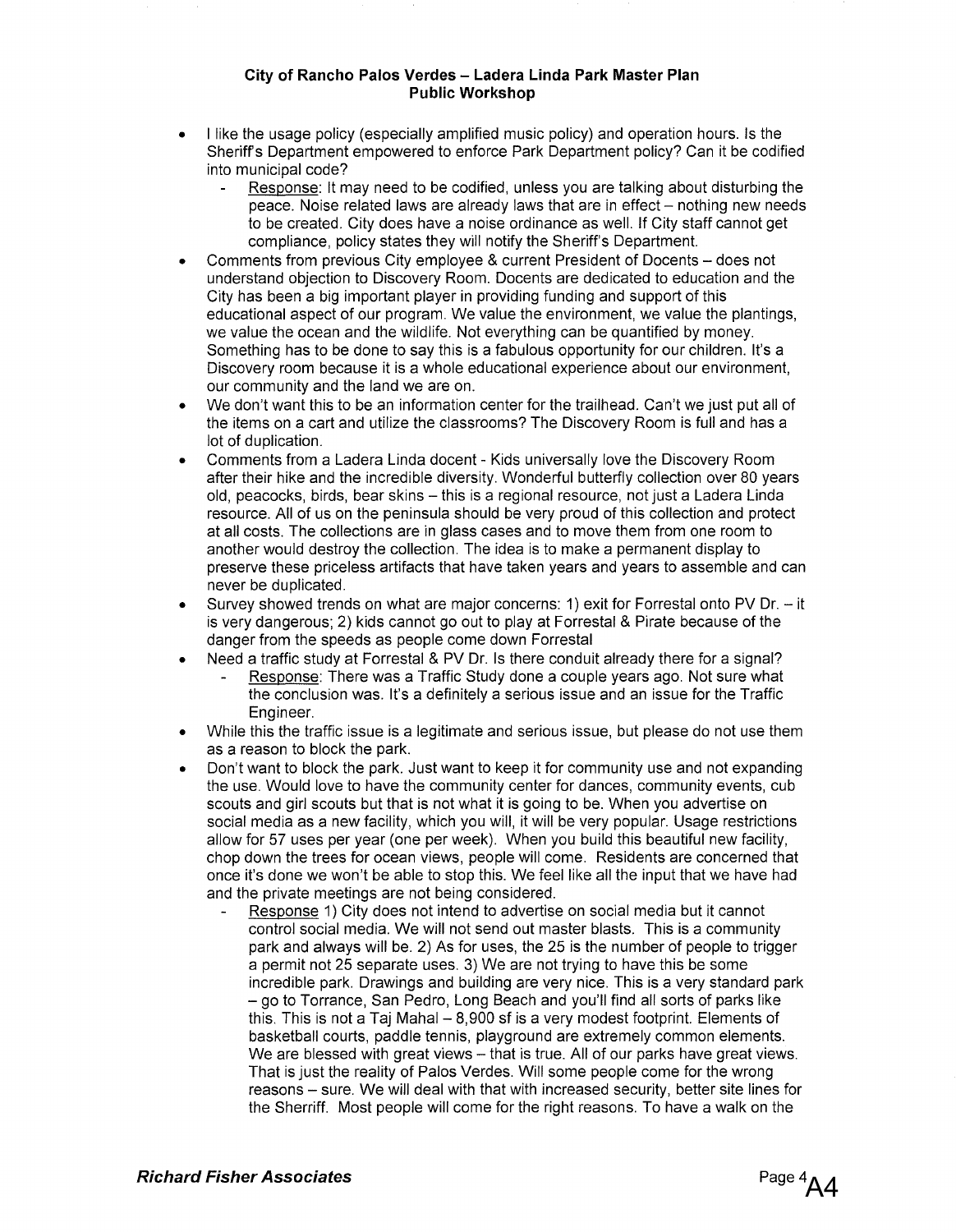trail, enjoy the views, go to the butterfly garden. That is certainly the intent and what we told Dick Fisher from the very beginning when Micky Rodich was there. From the very beginning we wanted a low-key, well maintained, well managed community park with a small footprint.

- I have to testify tomorrow in court against the woman who broke into my house. My neighbor on Sea Raven who had a similar thing happen has put her house on the market. That is the very thing we are trying to prevent – neighbors feeling unsafe in the neighborhood.
	- Response: The City can definitely understand and that is a horrible thing to go through. The Sheriff will speak at the City Council meeting and agree that a welldesigned park will increase security and safety and have a positive effect.
- A well-designed park will bring in hoards of people.
	- Community Member Response: That's the preserve not the park.
- More homeless people walking on the slide area. You don't think this isn't going to be a magnet for them?
- It is such quick access to the 110 freeway.
	- Response: This park, as the years go by, will become a derelict eyesore. Having a new park will increase security.
- 1) Cutting down the shrubs and creating ocean views will be a draw. If this is going to be a community park, let's put in the playgrounds and the community center but keep the shrubs. The community does not want to open up the view to everybody because that is going to be the draw. Now you have put a walking path all the way around the park and given plenty of parking and magnificent views of the sunset. People will congregate for the views. People will advertise the trails on social media. My concern is removing all of the shrubs on the south side without having the community support. 2) As for shrubs on Forrestal and cutting them down for sightline and safety, even if shrubs do not provide a sound barrier, they do provide a visual barrier from her house to the park. They give me some privacy in my backyard and my bedroom. To remove the shrubs just to make the sheriffs' job easier leaves her perplexed. This is a community park and she is a member of the community and the park should not be designed for the sheriff. No one can see all the way into the park from Forrestal so by removing the shrubs, users can see into our yards and vice versa. For the safety of the park, the sheriff will have to drive into the park anyway so I don't understand taking the shrubs out for that purpose. Can't you make the park safe by putting a fence around the park and locking the gate at night?
	- Response: 1) The initial designs had the building facing away from the views. Residents at the last Public Workshop asked to increase the views from the building and Richard Fisher Associates was told to modify the concept accordingly. 2) We don't want a bad element of any community to feel comfortable to come into this park to do unlawful things and threaten the safety of the people surrounding the park. You want it open and visible to detour those activities. As for a gate, that can be brought to the City Council. RPV does not have any park facility at this time that is fully lockable. Also, having staff here later in the day should help. Currently staff leave and AYSO is still using the upper fields. Our security is currently volunteer and the gates are locked or not depending on who has volunteered for the day. The new design will not solve all the issues and make all them go away. We're not going to say that nobody will be here at night but we are trying to mitigate the issues through design, through staffing and increased patrols.
- How will the building be serviced? Trash? Deliveries?
	- Response: We did not get to that level of detail in presentation. Dumpster location and path of travel of trash disposal truck. Truck will not have to back up which is a safety issue. Dumpsters are convenient to the building but not in the line of sight. Deliveries could be pulled up right to the sidewalk area.